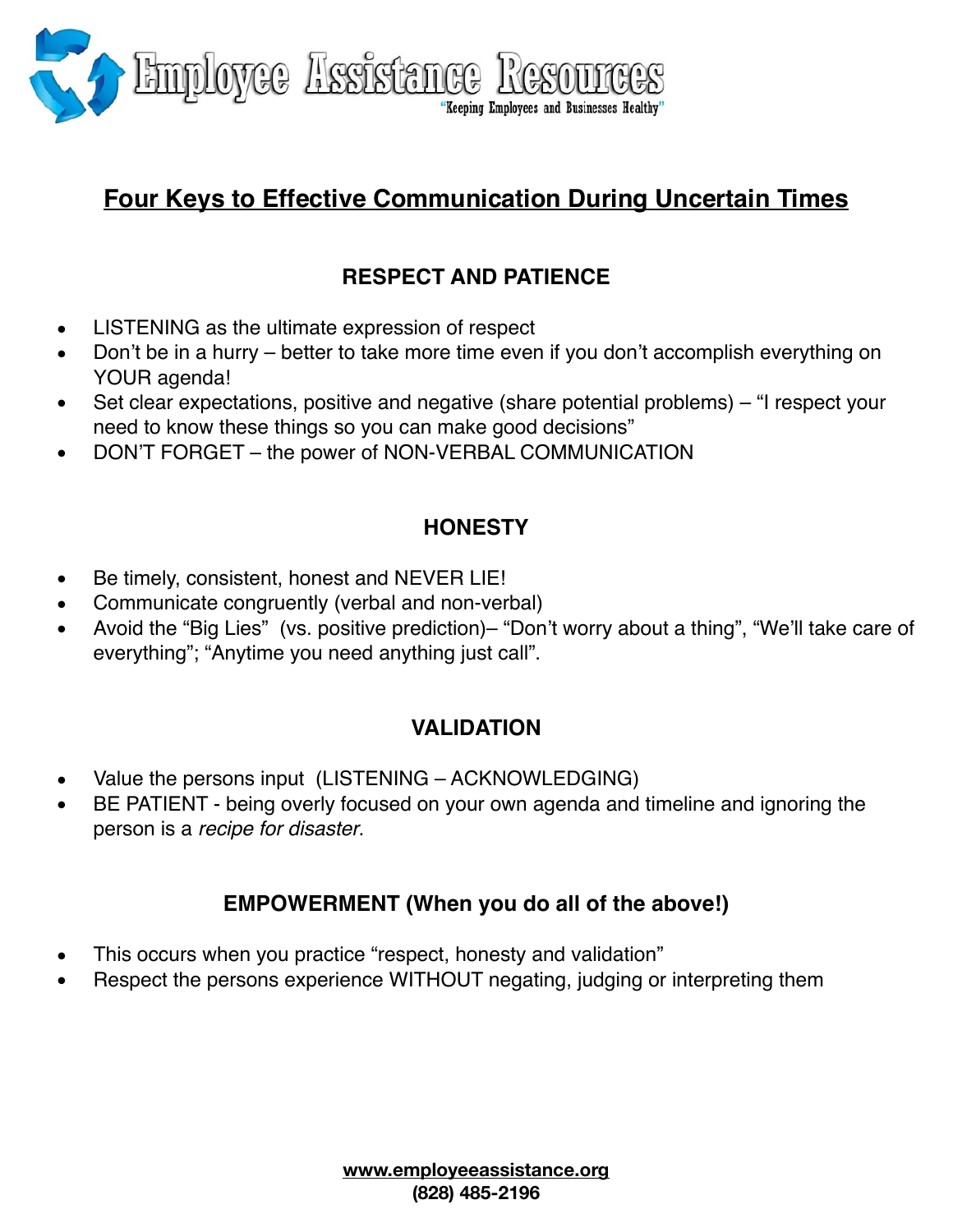

## **Helping Remaining Employees**

Remember that remaining employees will also be in distress

- Grief and Loss
- Insecurity regarding their future
- Fear and anxiety
- Anger/Helplessness
- Distracted/Preoccupied = Temporary decrease in productivity
- Increased need for support and information
- Increased need to process their feelings

### **Advice for Newly Remote Workers**

- Minimize distractions
	- Choose a work-space separated from household noises and activities
	- Create news and information free times
- Set goals and boundaries
	- Consider sharing goals with coworkers or family members
	- Study's show remote workers log more hours than office-based counterparts
	- Need to establish clear boundaries between home and work lives
- Make a communication plan
	- Make specific arrangements for when and how communication will occur with colleagues
- Seek social connection
	- There's a tendency for remote workers to experience social isolation
	- Stay connected to coworkers, managers and customers use video formats

**[www.employeeassistance.org](http://www.employeeassistance.org)  (828) 485-2196**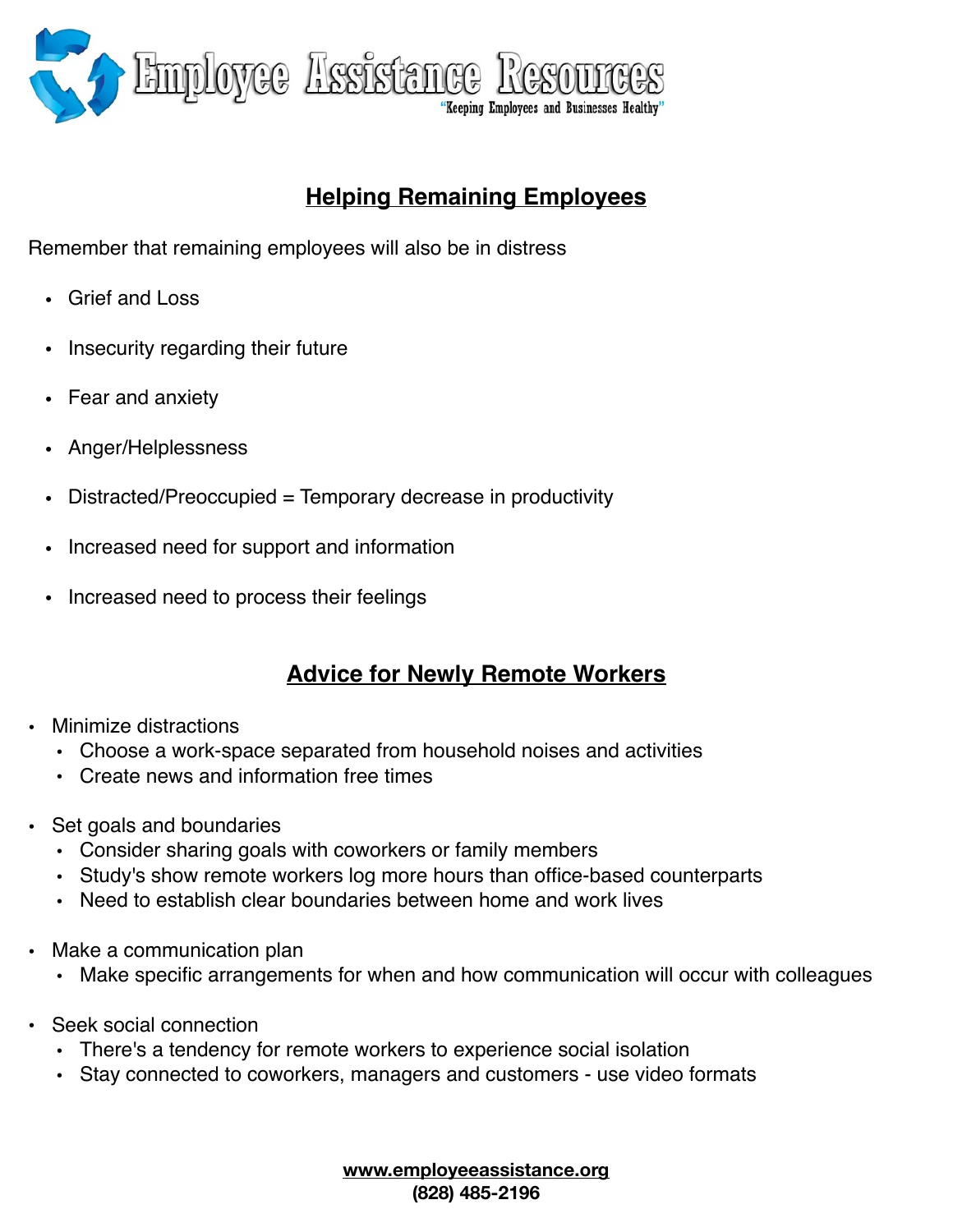

### **Helping Leaders Maximize Trust and Minimize Stress**

- Manage your own stress
	- It's important that leaders appear calm, deliberate and are making careful decisions
- Share information with empathy and optimism
	- It's important to recognize the uncertainty/anxiety that people are experiencing
- Use credibility to build trust
	- Expertise and dependability
	- Do what you say!
- Be honest and transparent
	- Need to deliver disappointing news honestly and clearly
- Provide regular communications
- Provide a forum for feedback
- Be a role model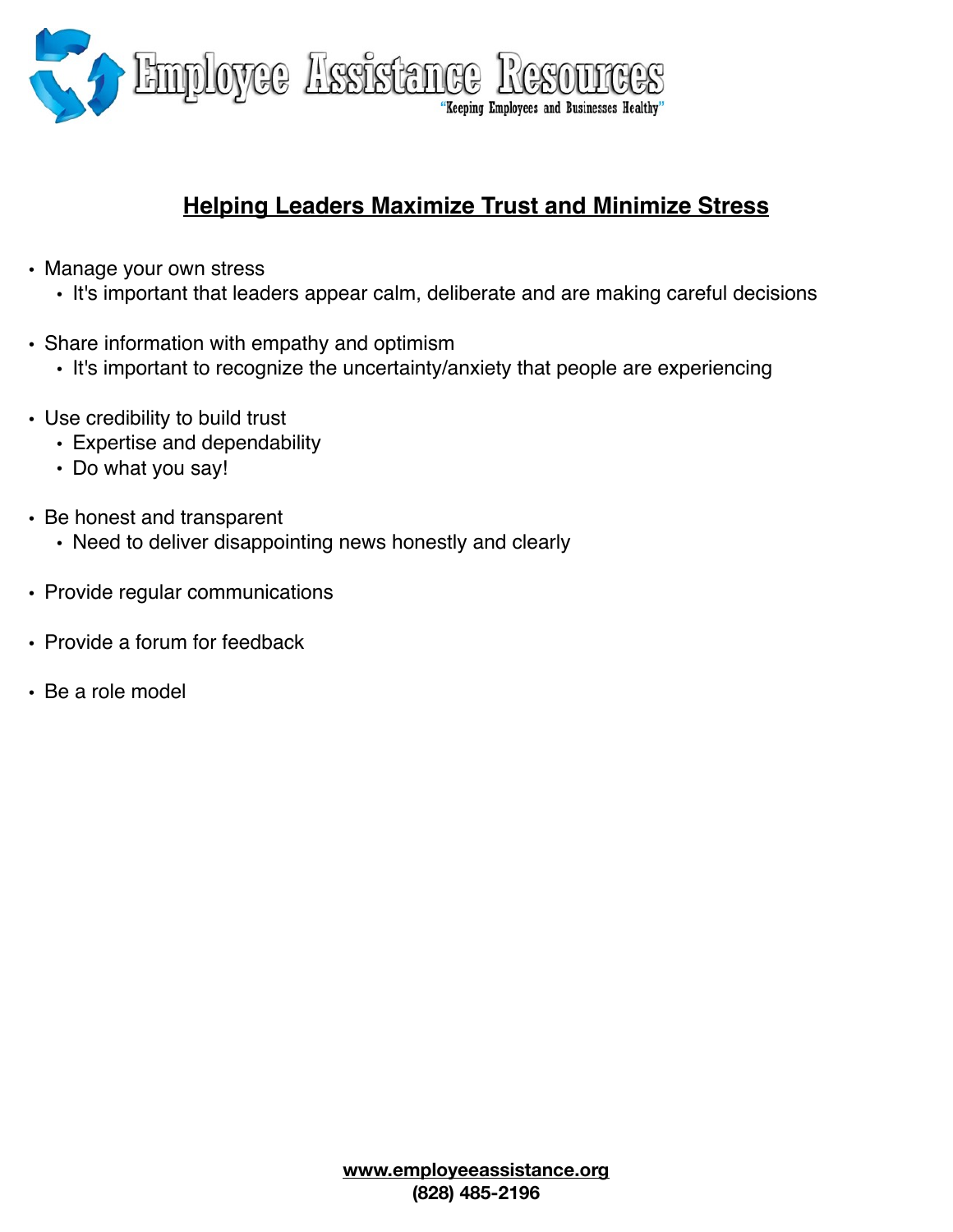

### **Coping Strategies for Employers and Employees**

Effectively managing stress and anxiety

#### **Use Your Resources**

Be sure to provide employees with contact information for your Employee Assistance Program (EAP) and insurance carrier for mental health benefits. Also, your EAP may be able to assist by providing on-site Critical Incident Response to assist employees manage the stress of our current challenges.

#### **Name It and Tame It**

- What are you actually worried about?
- Make a list
	- Get thoughts OUT of your head and look at it!
	- Realistically assess the likelihood of each threat
	- Realistically assess how it would impact you
- Break the list down into categories
	- What can I control
	- What can't I control

#### **Change What You Can**

- Problem-Focused Coping Strategies
	- I can't be sure that there's any exposure to the virus in my home but we can put in place a plan to wash our hands and clean usable surfaces regularly, etc.
	- Make a plan and make a backup plan.
	- Recognize no plan is perfect
	- Mental preparation means we can think when were *not* in crisis
	- Mental preparation helps us feel that we can control some things and helps reduce anxiety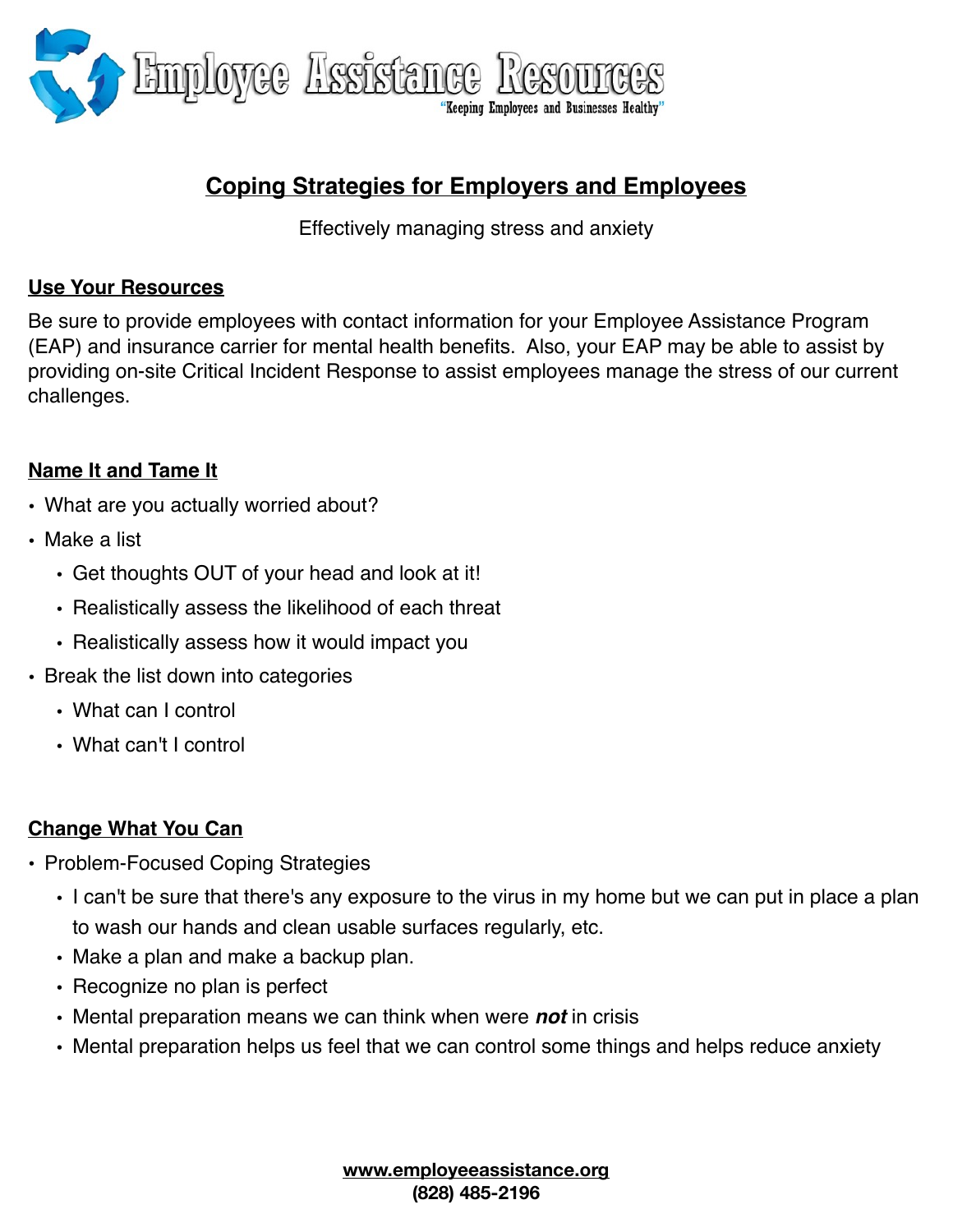

### **Accept What You Can't Change**

- Recognize and accept there are some things that are out of our control
- Use Emotion-Focused Coping Strategies
	- Cognitive reframing
	- Mindfulness
	- Exercise
	- Books, games, TV show, baking, etc. etc.
	- Don't just sit there and worry DO SOMETHING!
		- Lego projects, puzzles

#### **Choose Your News Carefully**

- Staying informed can be important but don't make it your primary focus
- Choose a single new source that is reputable, set a schedule (limited)
- Do not leave the news on all day or keep monitoring it for the latest information
- Social media is a great way to stay connected for social support
- Social media is often a **terrible** place for reputable information
- Consider using the CDC website

#### **Don't Judge Yourself, or Others**

- Everyone is different, be respectful and understanding.
- You don't know what someone else has been through
- Previous trauma, death in the family, financial stress, mental illness

#### **Stay Connected**

- Social support is really critical in difficult times.
- Be creative.
- Regularly scheduled calls
- Zoom family meetings
- Outside get-togethers